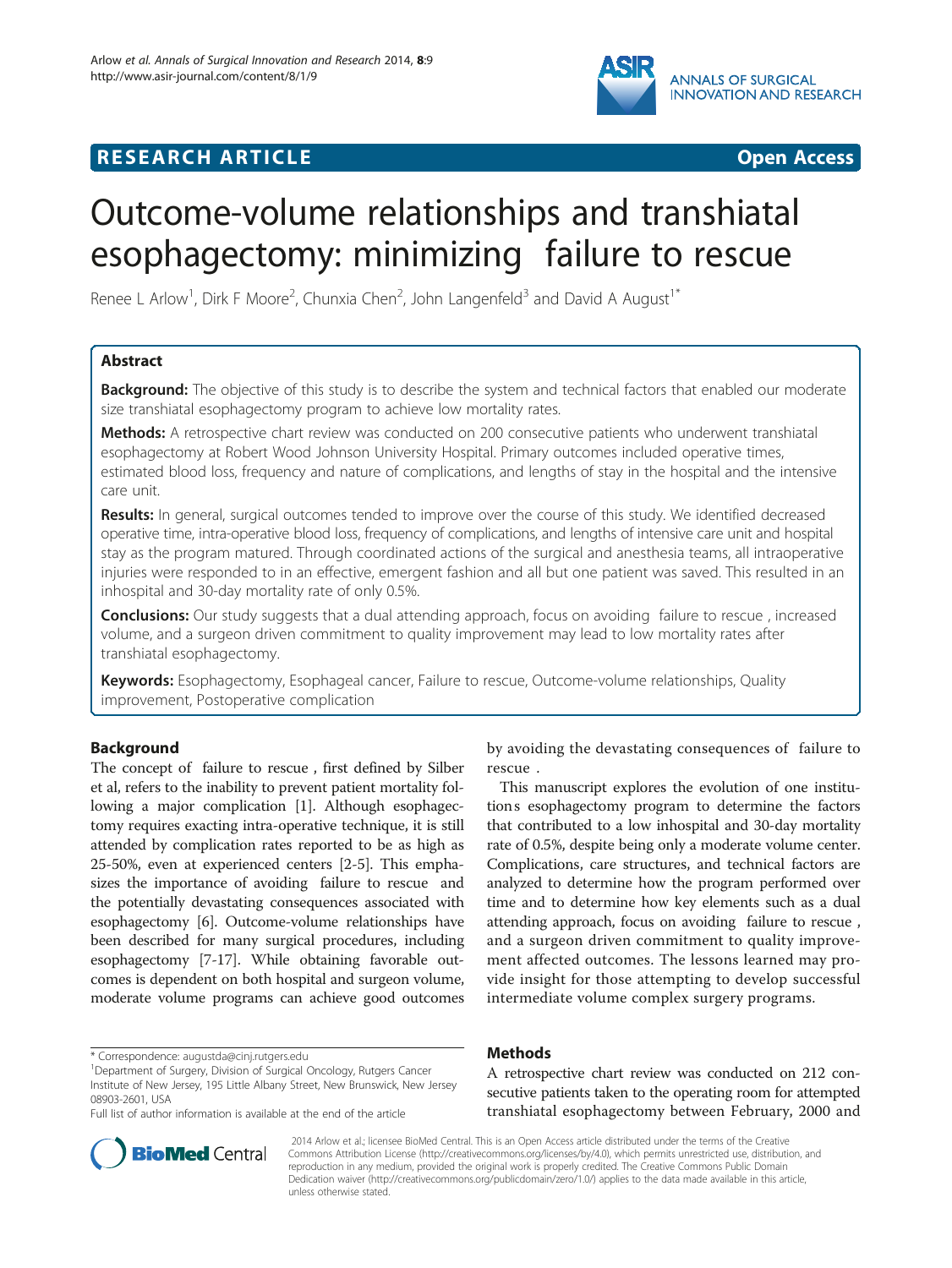April, 2013 at Robert Wood Johnson University Hospital. All cases were performed jointly by one of two thoracic surgeons and one surgical oncologist. The second thoracic surgeon performed only 16 cases and data analyzed with and without her cases revealed no statistically significant differences. Therefore, all cases were analyzed together. Patients were identified from a prospectively maintained secure database. All hospital charts were obtained from medical records and reviewed by the same two investigators independently of one another. The primary outcomes were prospectively determined before data collection was started. These outcomes included estimated blood loss and intraoperative complications derived from the operative reports. The frequency and nature of postoperative complications and the length of stay in the intensive care unit (ICU) were determined based on daily physician progress notes. The hospital length of stay was determined by admission and discharge date and operative times were determined based on anesthesia records.

The cohort of completed esophagectomies was sequentially divided into 4 groups to assess the overall influence of surgeon and hospital experience on outcomes: Group 1 (cases 1-50), Group 2 (cases 51-100), Group 3 (cases 101- 150), and Group 4 (cases 151-200) (twelve cases were excluded because the esophagectomy was not performed) (Figure 1). Surgeon driven technical changes that evolved over time were analyzed to assess their impact upon outcomes, including use of the LigaSure device, mediastinal stenting and creation of a narrow conduit. Institutional review board approval for this study was granted by the Rutgers Robert Wood Johnson Medical School IRB.

## Operative technique

All patients underwent esophagectomy by an open transhiatal technique with gastric mobilization and feeding jejunostomy. The abdominal cavity was entered through a midline incision and careful exploration was undertaken to rule out metastatic disease. After surrounding the distal esophagus with a Penrose drain, the greater curvature of the stomach was mobilized, taking a wide berth around the gastroepiploic arcade to preserve the blood supply to the gastric conduit. At the outset of this study, gastric mobilization was performed by dividing the greater curvature vessels (including the short gastric vessels) and ligating them manually. Beginning in November 2005, the LigaSure device was introduced for mobilization, and this was a discrete technical change decided upon by the attending surgeons. The thoracic portion of the dissection was initially performed using surgical clips and/or electrocautery for hemostasis, but beginning in 2005 the LigaSure device was also introduced.

Initially gastrointestinal continuity was re-established by attempting to maximize gastric conduit width. In June 2004, a change in operative technique was initiated to facilitate pull-up of the gastric conduit through the posterior mediastinum. The conduit width was narrowed from 10 cm to approximately 6 cm. Simultaneously, to facilitate passage of the conduit through the posterior mediastinum from the abdomen to the left neck, a pair of Jackson-Pratt drains were threaded through the posterior mediastinum to elevate the mediastinal structures. In all cases, the gastroesophageal anastomosis was fashioned using a side-to-side functional end-to-end stapled technique and this technique remained consistent throughout the study period [\[18\]](#page-6-0).

### Statistical analysis

Statistical analysis was performed in SPSS Statistical Software (version 18) using analysis of variance for continuous variables, the Chi-squared test for categorical variables and the Wilcoxon rank sum test for ordinal variables. Linear regression was utilized to assess the influence of surgeon experience and technical changes on the number of admissions to the intensive care unit. Differences that achieved a two-tailed p-value less than 0.05 were considered statistically significant.

### Results

From February 2000 to April 2013, transhiatal esophagectomy was attempted in 212 patients at Robert Wood

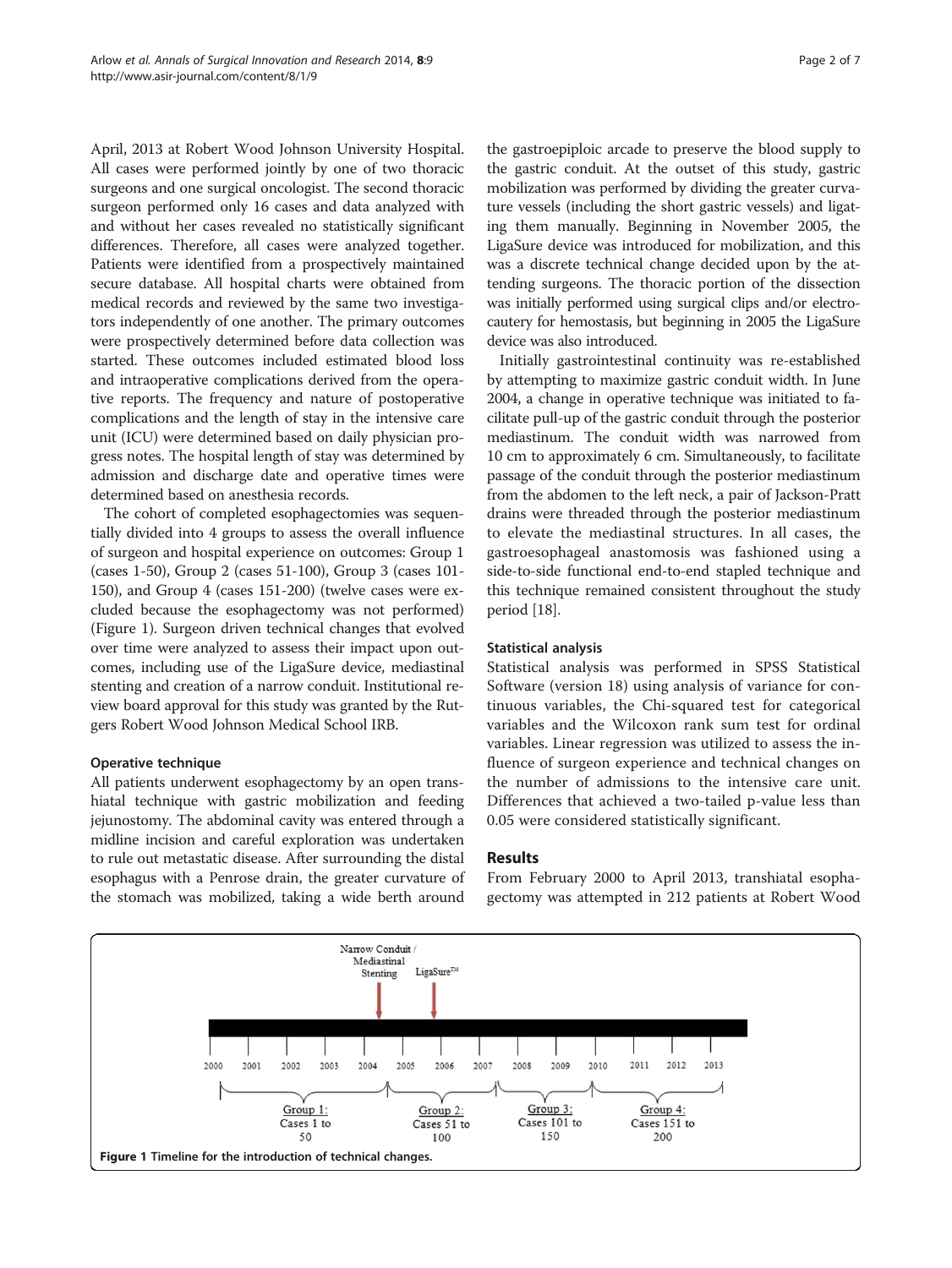Johnson University Hospital. In twelve patients the operation was aborted because of the discovery of unsuspected metastatic disease in the liver or omentum and these cases were excluded from analysis. In two additional cases esophagectomy was not completed due to injury to either the gastroepiploic artery or the thoracic aorta. Transhiatal esophagectomy was completed in all but six of the remaining cases; two were converted to Ivor-Lewis esophagectomy, three to a 3-hole esophagectomy including right thoracotomy, and one to a total gastrectomy with Roux-en-Y esophagojejunostomy.

Over time, the number of annual cases gradually increased (Figure 2). By 2006, the program surpassed the target number of 15 esophagectomies per year to be considered a high volume center and remained at this volume for most of the remaining years [\[8](#page-6-0)]. The median age at the time of operation was 62 years and surgery was performed for invasive malignancy in 91% of cases. Baseline characteristics are summarized in Table [1.](#page-3-0)

## Complications

During the course of this study only one inhospital or 30-day mortality occurred. This event was due to intraoperative exsanguination from an aortic injury during chest dissection. Overall, intraoperative complications occurred in 6.5% of cases and included: five splenic injuries requiring splenectomy, one hemiazygous vein, four aortic injuries, one right ventricular injury, one brief episode of asystole, and one intraoperative myocardial infarction. Of these 13 potentially life threatening complications, 6 of which required entry into the chest, all but 1 was successfully rescued.

One hundred and eighteen post-operative complications occurred (in 37% of patients), including anastomotic leak (14%), chyle leak (6%), recurrent laryngeal nerve paralysis (7%), ventilator dependent respiratory failure (15%), pneumonia or sepsis (13%), pulmonary embolism or deep venous thrombosis (4%), or myocardial infarction (2%) (Table [2](#page-4-0)). Anastomotic leaks were defined as clinical evidence of leak necessitating incision and drainage with evacuation of purulent material. None of the anastomotic leaks in this case series occurred before postoperative day 5 and only 4 of the 27 anastomotic leaks (15%) ultimately required reoperation. Of those reoperations, two were for drainage, one of which required diverting esophagostomy and two for repair of tracheoesophageal fistulas, one of which required emergent ligation of the internal jugular vein. Of the 11 patients who developed a chyle leak, only 3 (27%) required reoperation.

The most common cause of morbidity in our study was respiratory failure (15%), which was defined as any patient who required reintubation. Interestingly, in almost all cases, respiratory failure was associated with another complication, including recurrent laryngeal nerve injury, anastomotic leak, chyle leak, pneumonia or sepsis. In fact, 22 of the 29 patients (76%) with respiratory failure had one or more of the previously mentioned complications. This may support harboring a high index of suspicion for additional complications in any patient who develops respiratory failure.

The mortality rate in this cohort was 0.5% and there were no postoperative mortalities. A review of the patients who experienced life threatening complications was performed to identify system based elements that may have resulted in a high rate of successful rescue. Of the 13 intraoperative complications, 11 involved life threatening hemorrhage. Eight were recognized intraoperatively (3 aortic bleeds, 3 splenic bleeds, and one patient each

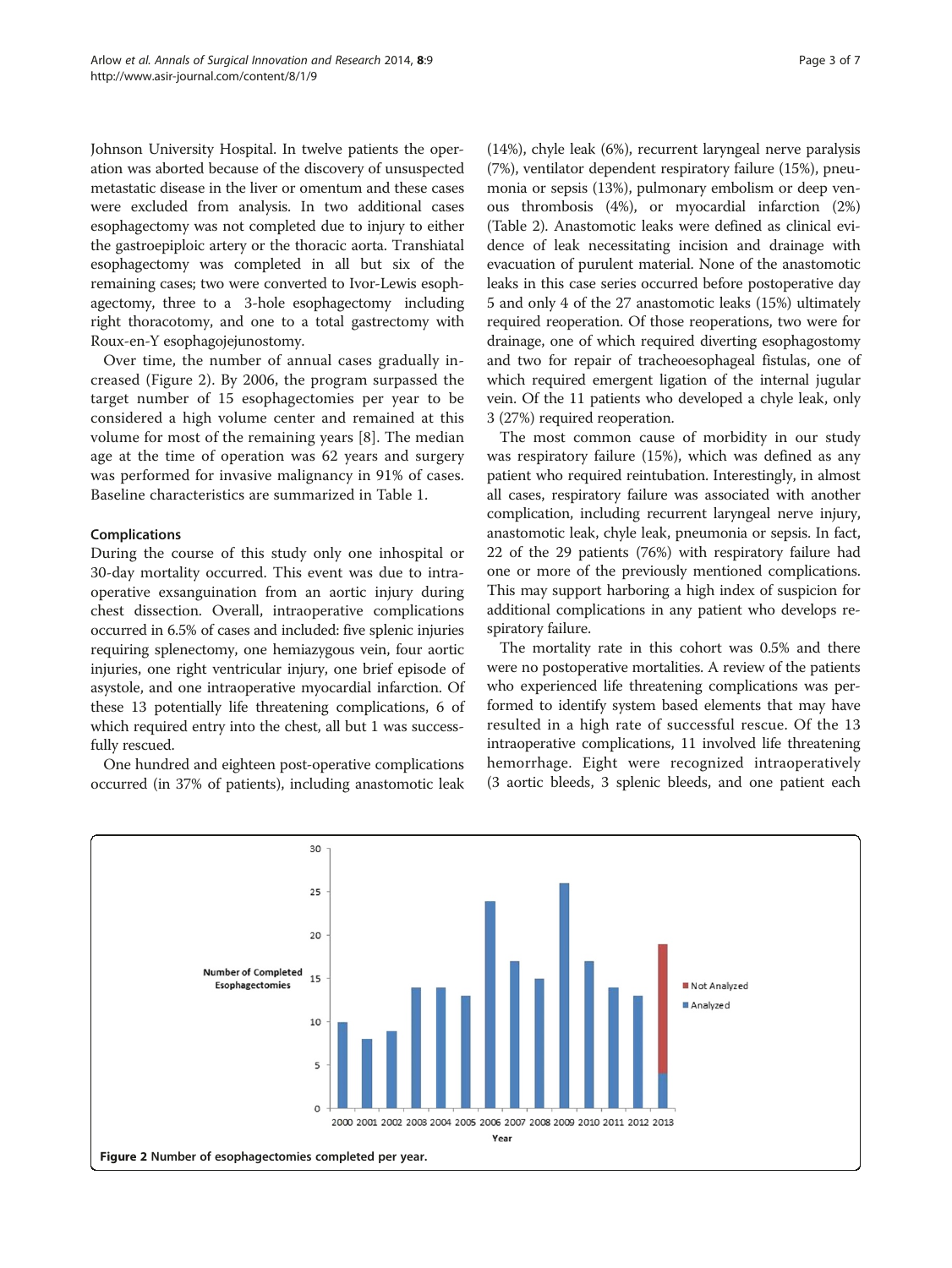<span id="page-3-0"></span>Table 1 Patient demographics and pre-operative characteristics

| Variable                               | All cases           | Group 1        | Group 2        | Group 3        | Group 4        | P-value  |
|----------------------------------------|---------------------|----------------|----------------|----------------|----------------|----------|
| Male: Female                           | 5:1                 | 6:1            | 5:1            | 4:1            | 9:1            | 0.41     |
| Median age at operation, years (range) | 62 (40-82)          | 62 (46-82)     | 62 (40-77)     | 62 (40-80)     | 64 (46-80)     | 0.54     |
| Smoking history (%)                    | 74                  | 82             | 78             | 72             | 62             | 0.12     |
| Body Mass Index (kg/m <sup>2</sup> )   | 27.6                | 27.9           | 26.9           | 28.4           | 27.3           | 0.63     |
| Mean pre-operative albumin (g/dL)      | 3.7                 | 3.5            | 3.7            | 3.7            | 3.7            | 0.054    |
| 1 or more comorbidities (%)            | 62                  | 60             | 60             | 56             | 70             | 0.52     |
| Histology (%)                          |                     |                |                |                |                | 0.06     |
| Adenocarcinoma                         | 60                  | 82             | 80             | 74             | 74             |          |
| Squamous cell carcinoma                | 16                  | 10             | 10             | 14             | 13             |          |
| High grade dysplasia / CIS             | 18                  | 6              | $\overline{4}$ | $\,8\,$        | 9              |          |
| Other                                  | $\overline{2}$      | $\overline{2}$ | $\overline{2}$ | $\circ$        | $\overline{2}$ |          |
| Pre-Operative Stage (%)                |                     |                |                |                |                | 0.40     |
| $\mathbf 0$                            | $\mathsf{O}\xspace$ | $\overline{2}$ | $\circ$        | $\mathbb O$    | 0              |          |
|                                        | 18                  | 2              | 26             | 20             | 24             |          |
| $\begin{array}{c} \hline \end{array}$  | 11                  | $\overline{4}$ | 6              | 12             | 22             |          |
| $\vert\vert\vert$                      | 27                  | 10             | 34             | 34             | 28             |          |
| ${\sf IV}$                             | 3                   | $\circledcirc$ | $\overline{2}$ | $\overline{4}$ | 6              |          |
| Unknown                                | 41                  | 82             | 32             | 30             | 20             |          |
| Post-Operative Stage (%)               |                     |                |                |                |                | 0.51     |
| 0                                      | 26                  | 20             | 22             | 22             | 23             |          |
|                                        | 22                  | $40\,$         | 16             | 26             | 26             |          |
| $\begin{array}{c} \hline \end{array}$  | 24                  | 18             | 32             | 22             | 24             |          |
| $\ensuremath{\mathsf{III}}\xspace$     | 28                  | 20             | 22             | 22             | 23             |          |
| ${\mathsf l} {\mathsf V}$              | 0                   | $\circ$        | $\overline{2}$ | $\mathbb O$    | 1              |          |
| Neoadjuvant therapy (%)                | 60                  | 40             | 56             | 68             | 74             | $0.003*$ |

CIS carcinoma in situ.

Group  $1 = \text{cases } 1 = 50$ .

Group  $2 = \text{cases } 51 \text{ } 100.$ 

Group  $3 = \text{cases} 101$  150.

Group  $4$  = cases 151-200.

Patients who met the following criteria were considered to have a comorbid condition: a diagnosis of diabetes mellitus, chronic obstructive pulmonary disease, peripheral vascular disease or stroke; a diagnosis of hypertension or current treatment with an anti-hypertensive medication; a diagnosis of coronary artery disease or history of coronary artery stenting or coronary artery bypass surgery; and a history of previous deep vein thrombosis or pulmonary embolism. For histology, other includes: gastrointestinal stromal tumor, melanoma, and poorly differentiated carcinoma with neuroendocrine features.

? All esophagectomy patients who were considered stage IV preoperatively had celiac lymph node disease on endoscopic ultrasound (n = 6). Patients were reported to have unknown preoperative staging if the endoscopic ultrasound report was missing from their hospital chart.  $*$ p < 0.05

with hemiazygous and right ventricular injuries). Through coordinated actions of the surgical and anesthesia teams, all of these injuries were responded to in an effective, emergent fashion and all but one patient were saved. Of the remaining cases, one aortic bleed was recognized within 45 minutes post-operatively, and an emergent return to the operating room resulted in successful rescue. In another case, recognition of an intraoperative myocardial infarction resulted in emergent cardiac catheterization with successful thrombectomy of the right coronary artery. This complication was identified because a three minute episode of hypotension accompanied by transient

ST elevations intraoperatively was recognized to be at an inappropriate time in the case (i.e. the surgeon was not in the mediastinum and there was no excessive bleeding or other source to explain the hypotension) prompting further work-up. Similarly, one splenic hemorrhage that presented on post-operative day six was emergently returned to the operating room with successful rescue of the patient. Overall, there was only one intraoperative mortality and none of the 61 patients who experienced major complications, including ventilator dependent respiratory failure, chyle leak, anastomotic leak, or nerve injury experienced inhospital or 30-day mortality [[19](#page-6-0)].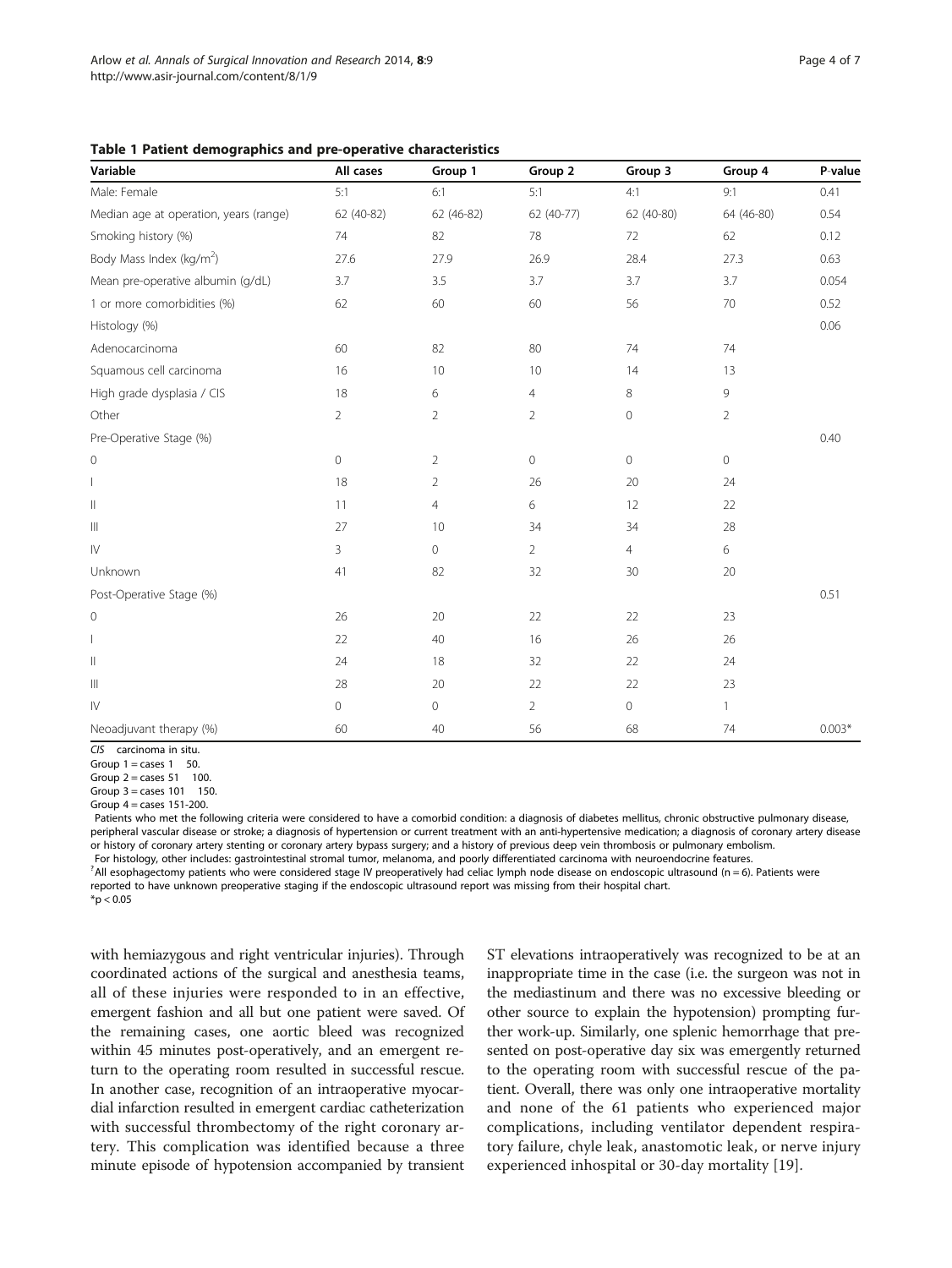<span id="page-4-0"></span>Table 2 Number of cases with a post-operative complication

| Complication                                              | All cases | Group 1  | Group 2   | Group 3  | Group 4  | P-value |
|-----------------------------------------------------------|-----------|----------|-----------|----------|----------|---------|
| Anastomotic leak                                          | 27 (14%)  | 10 (20%) | $5(10\%)$ | 5 (10%)  | 7(14%)   | 0.43    |
| Chyle leak                                                | 11 (6%)   | (2%)     | 6 (12%)   | 3(6%)    | $1(2\%)$ | 0.09    |
| Recurrent laryngeal nerve injury (temporary or permanent) | 13 (7%)   | 4 (8%)   | 4 (8%)    | 2(4%)    | 3(6%)    | 0.82    |
| Ventilator dependent respiratory failure                  | 29 (15%)  | 8 (16%)  | 9(18%)    | 8 (16%)  | 4 (8%)   | 0.51    |
| Pneumonia or sepsis                                       | 25 (13%)  | 5(10%)   | 9(18%)    | 9(18%)   | 2(4%)    | 0.10    |
| Pulmonary embolism or deep venous thrombosis              | 9(4%)     | 5(10%)   | 1(2%)     | (2%)     | 2(4%)    | 0.18    |
| Myocardial infarction                                     | 4(2%)     | $0(0\%)$ | $0(0\%)$  | 3(6%)    | 1(2%)    | 0.11    |
| l or more major                                           | 61 (31%)  | 18 (36%) | 17 (35%)  | 14 (28%) | 12 (24%) | 0.56    |

Group  $1 = \text{cases } 1 = 50$ .

Group  $2 = \text{cases } 51 \text{ } 100.$ 

Group  $3 = \text{cases } 101 \quad 150.$ 

Group  $4 = \text{cases } 151 \quad 200.$ 

1 or more major complication(s) include at least one of the following: anastomotic leak, chyle leak, ventilator dependent respiratory failure and recurrent laryngeal nerve injury.

#### Change over time

Since the study period spanned twelve years, a cohort analysis was performed to determine if any changes occurred as a result of either increased surgeon experience or specific surgeon driven changes in technique, including use of the narrow conduit/mediastinal stenting and the LigaSure device. Overall, although the rate of most major postoperative complications tended to decrease during the study period, none reached statistical significance (Table 2). This also held true for

operating room time and median estimated blood loss (Table 3).

## Intensive care unit (ICU) and hospital lengths of stay and discharge disposition

Patients were admitted postoperatively to a monitored bed on the surgical oncology floor unless clinical circumstances dictated otherwise. Reasons for ICU stay included atrial fibrillation, postoperative myocardial infarction, and respiratory failure. Fifteen of the eighteen cases requiring

|  |  |  | Table 3 Univariate analysis of perioperative and postoperative outcomes |
|--|--|--|-------------------------------------------------------------------------|
|--|--|--|-------------------------------------------------------------------------|

| Group              | Mean<br><b>OR</b><br>time<br>(hours) | Median<br>estimated<br>blood loss<br>(cc)a | Percent of cases<br>with an<br>intraoperative<br>complication | Percent of cases with<br>one or more major<br>postoperative<br>complication(s) | Median ICU<br>length of<br>stay, days<br>(range) | Median<br>hospital length<br>of stay, days<br>(range) | Percent of<br>patients<br>requiring any<br><b>ICU stay</b> | Percentage<br>of patients<br>discharged<br>to home |
|--------------------|--------------------------------------|--------------------------------------------|---------------------------------------------------------------|--------------------------------------------------------------------------------|--------------------------------------------------|-------------------------------------------------------|------------------------------------------------------------|----------------------------------------------------|
| All Cases          | 5.5                                  | 500                                        | $\overline{7}$                                                | 31                                                                             | $0(0-89)$                                        | $8.5(5-107)$                                          | 41                                                         | 76                                                 |
| Group 1            | 5.7                                  | 600                                        | 8                                                             | 36                                                                             | $2(0-89)$                                        | $9(6-89)$                                             | 80                                                         | 80                                                 |
| Group 2            | 5.6                                  | 500                                        | 4                                                             | 35                                                                             | $0(0-27)$                                        | $9(6-46)$                                             | 27                                                         | 84                                                 |
| Group 3            | 5.5                                  | 450                                        | 6                                                             | 28                                                                             | $0(0-52)$                                        | $8.5(5-107)$                                          | 34                                                         | 70                                                 |
| Group 4            | 5.3                                  | 400                                        | 8                                                             | 24                                                                             | $0(0-18)$                                        | $8(6-30)$                                             | 22                                                         | 68                                                 |
| P value            | 0.27                                 | 0.77                                       | 0.82                                                          | 0.56                                                                           | 0.17                                             | 0.22                                                  | $0.000*$                                                   | 0.18                                               |
| Wide<br>conduit    | 5.8                                  | 600                                        | $\overline{7}$                                                | 35                                                                             | $2(0-89)$                                        | $9(6-89)$                                             | 80                                                         | 80                                                 |
| Narrow<br>conduit  | 5.5                                  | 450                                        | 6                                                             | 30                                                                             | $0(0-52)$                                        | $8(5-107)$                                            | 29                                                         | 74                                                 |
| P value            | 0.12                                 | 0.56                                       | 0.99                                                          | 0.51                                                                           | 0.14                                             | 0.29                                                  | $0.000*$                                                   | 0.39                                               |
| Before<br>LigaSure | 5.7                                  | 600                                        | 9                                                             | 37                                                                             | $2(0-89)$                                        | $9(6-89)$                                             | 73                                                         | 83                                                 |
| After<br>LigaSure  | 5.4                                  | 450                                        | 5                                                             | 28                                                                             | $0(0-52)$                                        | $8(5-107)$                                            | 26                                                         | 71                                                 |
| P value            | 0.08                                 | 0.46                                       | 0.26                                                          | 0.24                                                                           | 0.1                                              | 0.18                                                  | $0.000*$                                                   | 0.06                                               |

EBL estimated blood loss; ICU intensive care unit; OR operating room.

Group  $1 = \text{cases } 1 = 50$ .

Group  $2 = \text{cases } 51 \quad 100.$ 

 ${}^{7}$ Group 3 = cases 101 150.

 ${}^{7}$ Group 4 = cases 151 200.

 $*$ p < 0.05.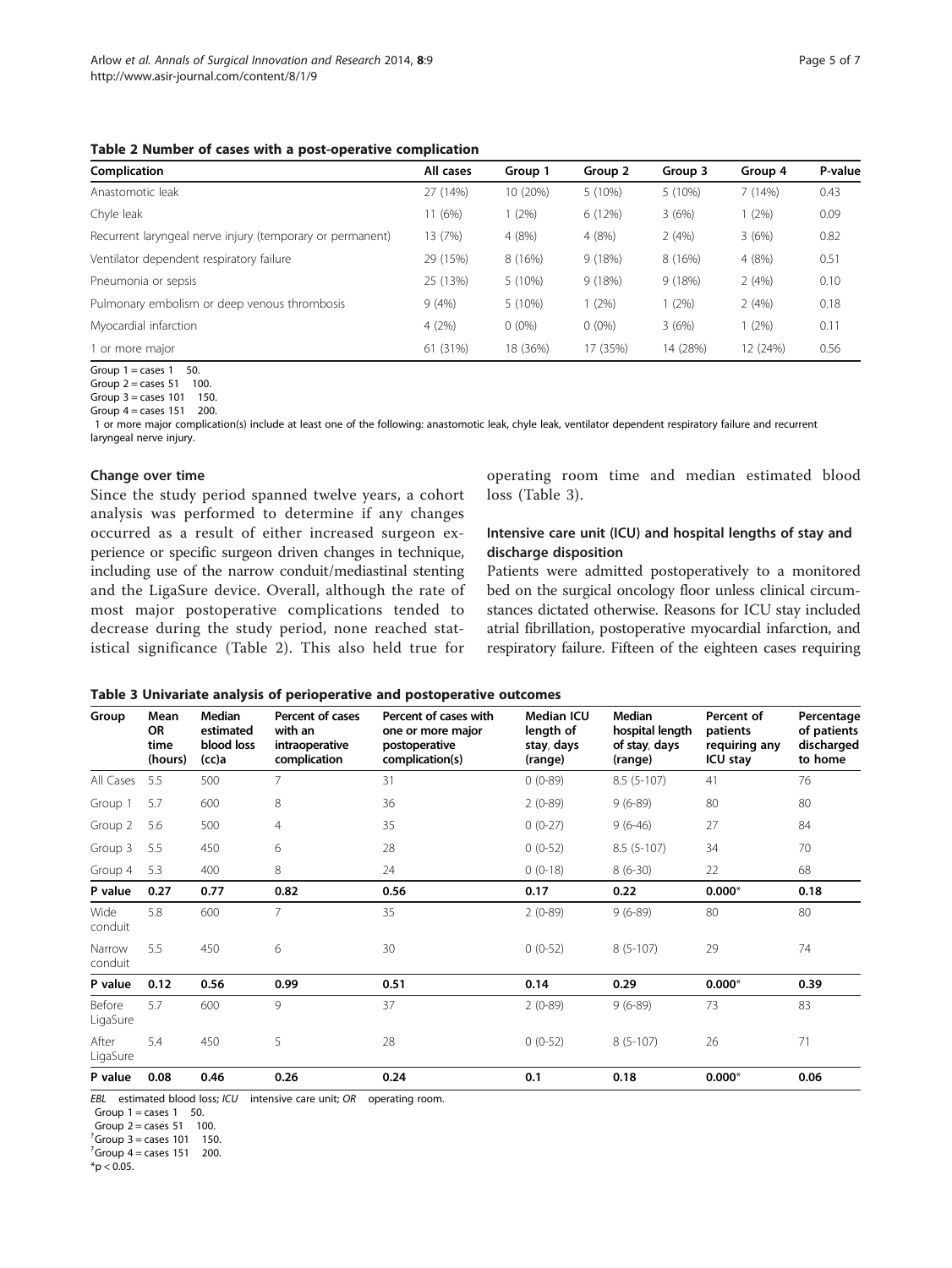ICU stay greater than ten days were due to prolonged respiratory failure. The length of a patients ICU and hospital stay were influenced by both surgeon experience as well as technical changes (Table [3](#page-4-0)). This was statistically significant with regards to patients who required any ICU stay, decreasing from 80 in the first cohort to 22 percent in last (Table [3](#page-4-0)). Based on multivariate analysis, only the creation of a narrow conduit/mediastinal stenting was associated with a statistically significant decreased need for admission to the ICU (Table 4). This, however, was independent of major postoperative complications and therefore likely had more to do with a change in surgeon practice towards less routine admittance to the ICU than improved outcomes.

Additionally, we examined whether patient discharge disposition (home vs care facility) changed over time. We wanted to discern whether more patients were being discharged to skilled nursing facilities instead of home as hospital and ICU lengths of stay decreased. In fact the number of patients discharged home as opposed to care facilities did decline over time, although this was not statistically significant (Table [3](#page-4-0)).

## **Discussion**

Despite numerous studies supporting the outcome-volume relationship, centralization of complex procedures to high volume institutions is not uniformly advantageous. Volume based referral alone can set a dangerous precedent because it is based on the assumption that volume is a direct proxy for quality care, and this is unlikely to be uniformly true [\[20](#page-6-0)]. In fact, a review of hospitals in Washington state found significant variation in quality, even among hospitals that met the Leapfrog standards for a high volume hospital (≥13 esophagectomies per year) [[21](#page-6-0)].

This study reviewed a single institution s transhiatal esophagectomy program to demonstrate that a moderate volume program can achieve low mortality rates. In fact, the mortality rate in our case series (0.5%) compared quite favorably to the national average of 7% as reported by Kohn et al. based on the Nationwide Inpatient Sample database from 1998 2006. The Nationwide Inpatient Sample database is the largest all-payer inpatient care

Table 4 Multivariate analysis of influence of factors on number of patient requiring any intensive care unit (ICU) stay

| <b>Dependent Variable</b> | Independent variable(s)                | P-value  |
|---------------------------|----------------------------------------|----------|
| Number of patients        | Chronologic Group                      | 0.95     |
| requiring any ICU stay    | Narrow conduit/Mediastinal<br>Stenting | $0.045*$ |
|                           | LigaSure                               | 0.06     |

ICU intensive care unit.

statistically significant P-value.

databases in the United States, including about eight million patients each year [\[22\]](#page-6-0). Additionally, Merkow et al. reported a 30-day mortality rate of 2.5% for transhiatal esophagectomy based on 164 hospitals participating in the ACS-NSQIP Program [\[23](#page-6-0)].

The mortality rate in our case series (0.5%) is similar even to very high volume programs that perform more than 40-50 cases per year. For example, a systematic review and meta-analysis from 2000-2011 by Markar et al. revealed an overall 30-day mortality rate of 0.73% at such very high volume centers [\[24](#page-6-0)]. Interestingly, the major complication rate (31%) at our institution is comparable to national averages suggesting that the low mortality rate may be attributed to avoiding failure to rescue [[6\]](#page-6-0).

Prior to the study period, Robert Wood Johnson University Hospital was considered a low-volume esophagectomy program. All cases were performed solely by a thoracic surgeon and fewer than ten cases were performed per year. In 2000, a decision was made to perform all operations jointly by one surgical oncologist and one thoracic surgeon. We believe our programs success was multifactorial and can be attributed both to increases in volume and to having two established attending surgeons with distinct areas of specialization accompanied by well-trained support staff. Intraoperatively, both surgeons worked simultaneously, each assisted by a separate general surgery resident and scrub nurse. This interaction helped facilitate management of complications as well as complex decision making.

Postoperatively, two experienced surgeons, in addition to their full resident teams, greatly increased the chance that subtle clinical findings were noticed and addressed. We have fostered a major emphasis on daily communication between all members of the team. Management disagreements are quickly adjudicated by the attending surgeons, generally in favor of pursuing a more aggressive diagnostic and therapeutic approach. It is likely that the low mortality rate in this series can be attributed both to improved volumes and to this approach through minimizing the devastating consequences of failure to rescue [\[6](#page-6-0)].

This program has instituted a commitment to analyze outcomes and to adjust operative technique and patient management accordingly. For example, the high incidence of anastomotic leaks during the first 50 cases (20%) served as an impetus to change operative technique. It was felt that difficulties bringing the gastric conduit up through the posterior mediastinum to the neck for anastomosis may have been compromising the stomach. This led to the decision to make the conduit narrower, and to temporarily enlarge the posterior mediastinum during the actual pull-up with drainage tubes placed under tension. Following this change in technique, the anastomotic leak